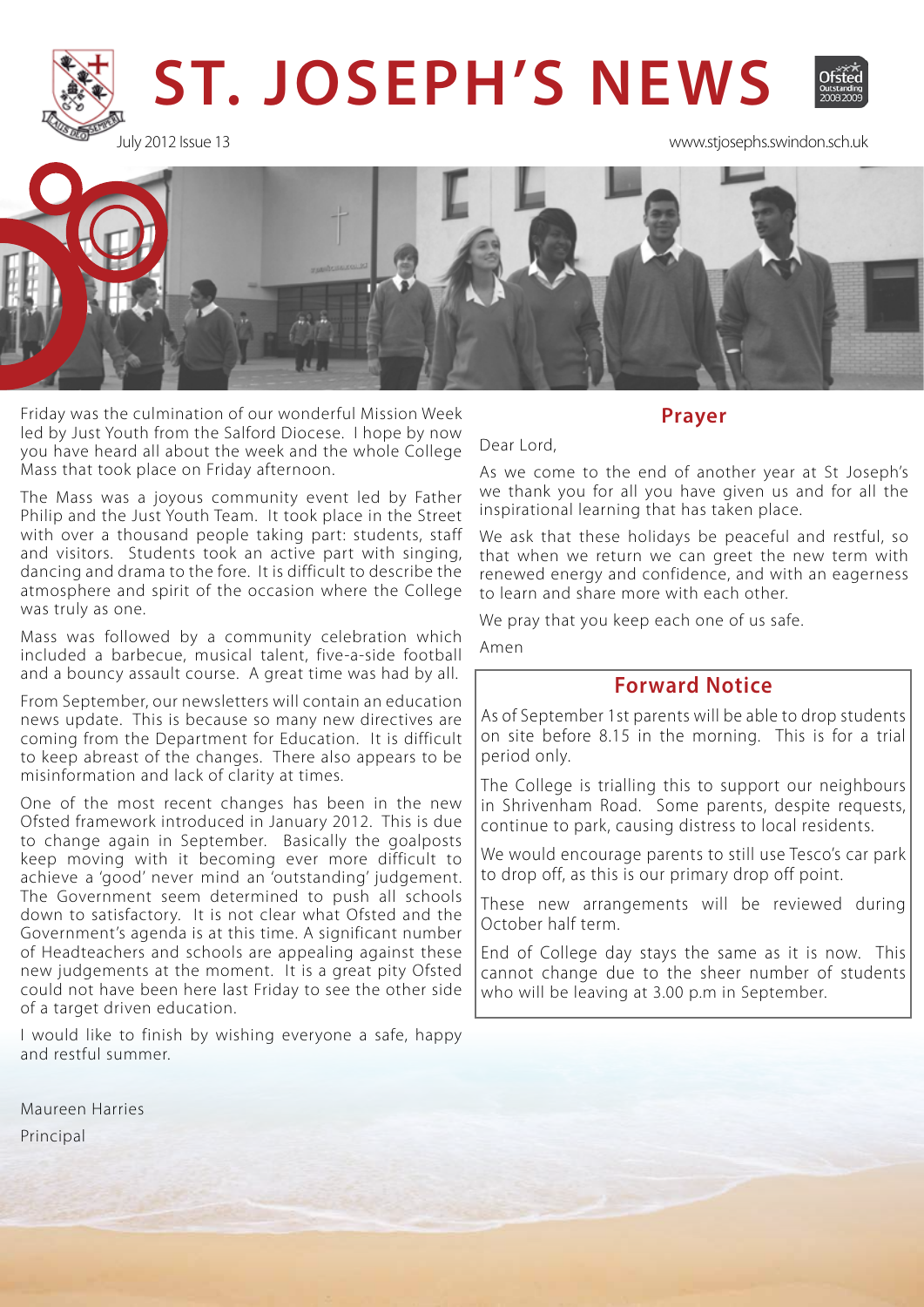# **Dates for your diary**

| Gifted and Talented Celebration Evening           |
|---------------------------------------------------|
|                                                   |
|                                                   |
| <b>GCE A-Level Examination Results Collection</b> |
|                                                   |
|                                                   |
|                                                   |
|                                                   |
|                                                   |
| Year 12 Higher Education Study Skills Day         |
|                                                   |
|                                                   |
|                                                   |
|                                                   |

# **College Life College Life**

# **3rd Annual Exhibition Success**

Students and staff showcased their talents at the 3rd Annual Art and Photography Exposure Exhibition held at the Post Modern Gallery. The opening on 2nd July was well attended and the feedback from visitors was fantastic. Keep an eye out for next year's exhibition!

# **Pilgrimage to Glastonbury**

The day began with a Mass led by Bishop Declan. It had an overriding theme of 'Names' (how significant a role it plays when you remember a name of someone you have just met and how necessary it is to develop the odd "hello" into a new friendship). The colleges and schools in the Clifton Diocese formed the congregation. This gave us a great opportunity to learn a few more names and familiarise ourselves with a few more faces - very manageable indeed!

This was swiftly followed by a walk to the top of a steep hill, at the apex of which stood a tower. This walk provided us with the perfect chance to meet new people, walking two-by-two through picturesque streets.

We returned to the church, an endless number of names in hand, for the final liturgy, to conclude what seemed a magical day. Not only were we able to learn more about a fascinating and beautiful town steeped in centuries of history, but we were able to delve deep into ourselves and – in a strange way- find out more about ourselves and just what makes us…well…us.

# **Cornwall Art Trip**

At 6am on Friday we dragged ourselves out of our beds and headed for Cornwall. After around four hours we arrived at the Eden Project. The biomes were filled with exotic, wonderful and beautiful plants. There were two very different environments; the hot, sticky, moist and colourful rainforest environment and the dry, oven-like Mediterranean environment.

My group and I went to the Mediterranean environment and saw many large and small cacti and other beautiful, but deadly, plants. In a vineyard there were many statues representing the Greek god of wine, Dionysus, in the form of a bull with his followers celebrating by running through the vines.

When we went to the rainforest environment the first thing we saw were leaves, millions of leaves! There were endless pools of water and large waterfalls falling down into fast flowing rivers. The higher we travelled, the hotter it became and soon we were sweating from the heat.

> Glastonbury was an unforgettable experience and embodied the Catholic teaching of brotherhood and sisterhood, which is at the very core of our faith. *Nigel Nunes, Y12* On Friday 25th May a small group of Year 8 students visited Bletchley Park, which is where the first computer was invented. Whilst we were there, we learnt the difference between codes and ciphers and we also saw 'Colossus', an enormous computer used for breaking the German ciphers in the Second World War. We saw lots of other old computers as well.

The next morning, by 9am, we had eaten our breakfast and were packed and ready to go. We travelled to St Ives and visited the Tate Gallery. There was many different artists' work on show, an eclectic range from sculptures to sketches. We made lots of sketches and took photos and, after the Tate, went our own ways to travel around St Ives, exploring its history and culture.

When you think of Glastonbury you're more likely to associate the town with the likes of The Who, Radiohead, Coldplay and, more recently, performers like Jay Z. One thing that you may be surprised to know about Glastonbury is its strong links to the Roman Catholic Church, even to this modern day. That was certainly something I found when I went there last Thursday. MEND Teens is a FREE, fun 10-week healthy lifestyle programme for 13 to 16-year-olds and their parents or carers, starting in September at Stratton Community Leisure Centre, Grange Drive, Stratton St Margaret, Swindon SN3 4JY. Sessions will be after school on Monday and Wednesday

Afterwards, we went to the Barbara Hepworth Museum, one of the most influential sculptors of the 20th century. Her work was astounding, ranging from small hollow sculptures to a sculpture larger than ten men! After two fun-filled days we headed back to St. Joseph's, tired but happy.

Jordan Whelan, 9B



# **Discovering the First Computer**

Towards the end of the day we got to play old 'Pacman' style games and then we got to design our own computer programme. After that we played with a touch screen table. I found the whole day very interesting, but my favourite part was playing the old games and designing the computer programme.





We have noticed an increase in the amount of parents dropping off forgotten lunches, books and messages etc. recently. Although we appreciate it is sometimes necessary, we would like to discourage this, as it disrupts lessons when we have to continually interrupt classes. Thank you for your co-operation.

# **Collecting Exam Results**

Examination Results for the May/June session of examinations will be available for collection from the Sports Hall on the dates listed below. Please access the building via the community entrance.

**Important Notice:** If the candidate is NOT able to collect their results in person the candidate can appoint a delegate to collect their exam results on their behalf. A letter must be given to the appointed person, giving authorisation for the College to do this. Exam results cannot be given to a third party without this authorisation being received.

*GCE A-Level (A2) Results*

Thursday 16th August: Doors open at 08:30am

*GCE AS Level Results* 

Thursday 16th August: Doors open at 09:00am

*GCSE Results – Year 10 / 11 only*

Thursday 23rd August: Doors open at 10:00am

Results for Year 9 and below will be distributed via Form Tutors during the first week of September.

# **Change of Address or Phone Number**

If you move house, or update your phone number please can you ensure you notify the College as soon as possible. Many thanks for your co-operation.

# **Fitter, Healthier, Happier**

afternoons from 4-6pm, starting on Monday 17th September 2012. For the first hour of every session, the group takes part in an interactive healthy eating workshop; the young people then spend the second hour exercising while the parents and carers discuss specific topics in more detail together.

MEND Teens is a programme for young people who are above a healthy weight. To find out more about MEND Teens, please contact Emma Sperring on 01793 465412 or 07818 510563 or email esperring@swindon.gov.uk Further information about MEND Teens can also be found on the MEND website: www.mendcentral.org

There is also a MEND programme for 5-7-year-olds at the Oasis Leisure Centre and another for 7-13-year-olds at the Link Centre in Swindon starting in September. If you would like more information about any of these programmes, feel free to call or email Emma Sperring (contact details above).

# **Visit to Boulogne**

On Friday 6th July, for the first time, I was invited to join Year 7 on their trip to Boulogne. We were forecast rain and therefore packed wet weather gear and wore sensible shoes! After our stop at the hypermarket to buy food for the planned picnic, we travelled onto the city of Boulogne. The weather was glorious, allowing us to enjoy a walk around the 'old' town, admiring the beautiful buildings. The walking route to the port and beach took us through the 'new' town, with its speciality food shops and cafes. The heavens then opened meaning our picnic had to be abandoned but this certainly didn't spoil our day. I would certainly go next year.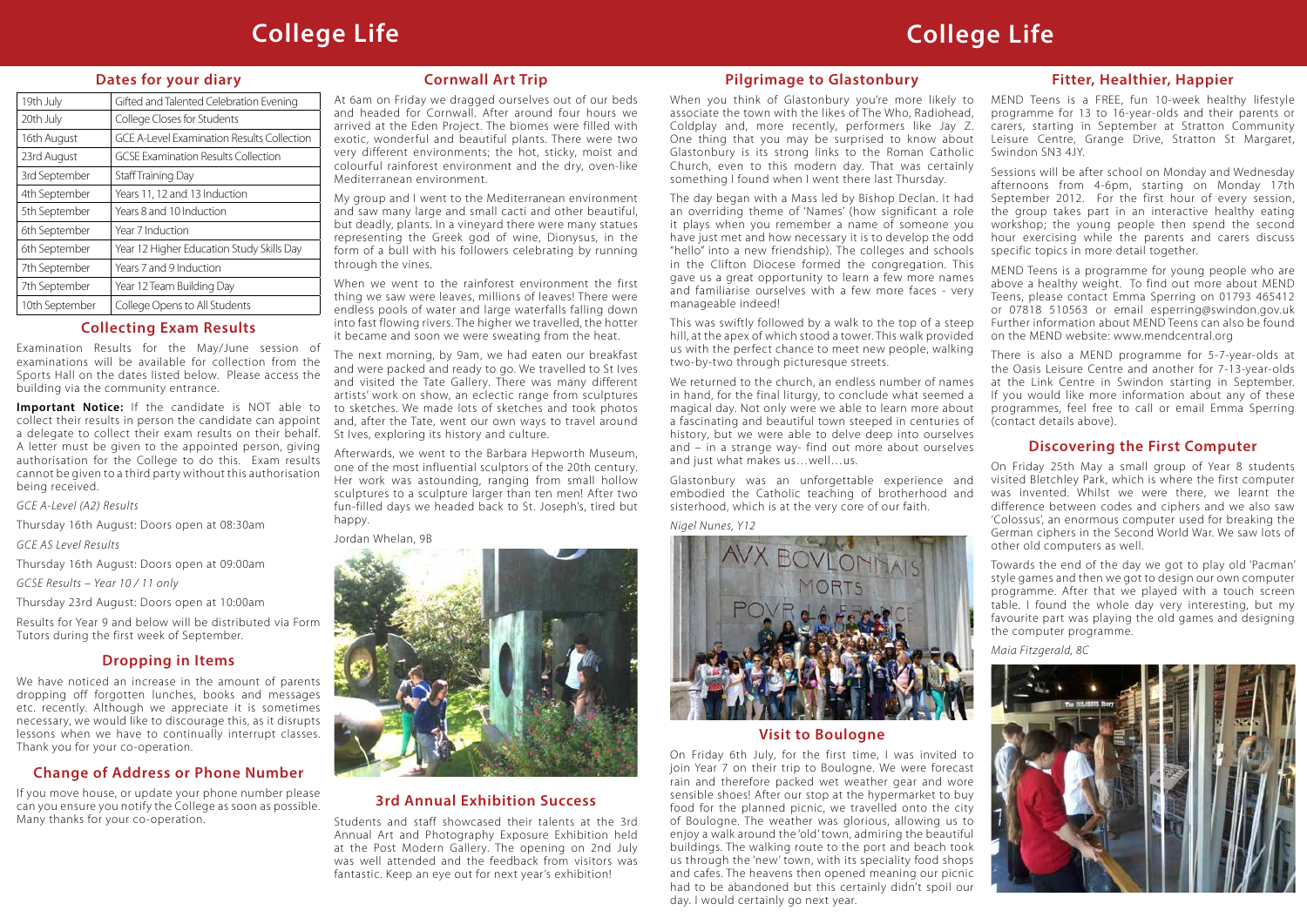# **College Life College Life**

## **Be The Best WE Can Be**

To begin with, 'Be the Best You Can Be' has been an inspirational project to help us plan out our lives and make us believe in our dreams. Mark Richardson made a difference in our lives, telling us that that what we aim for in life could easily become a reality, if we give 100% effort.

When Mark first came to the College in September he talked about how he believed that he could win the 400m race. Even though he knew how hard it was he never gave up on his goal to succeed. Mark also showed us his Olympic medal and gave us our work booklets to complete throughout the year, which included the GROW model:

**Goal**: What you want to achieve

**Reality**: What is happening now?

**Options**: What could you do?

#### **Will**: What will you do?

When he came back on the second occasion, as part of the Celebration Event on Monday 2nd July, he went around some of the Year 7 classrooms asking a few students what their favourite aspect of the course was. Then we had an assembly, which included presentations about our progress in 'Be the Best You Can Be' and how it has helped us.

In the assembly some of the Year 7s did presentations about what BTBYCB had given them. After that Mark Richardson presented us all with medallions and we all had a group photo in our tutor groups with him, to show that we had completed the BTBYCB programme.

*Amber McGrory, Alice Watts, Cheelsea Pereira and Lucy Baranowicz, 7C*

## **Health and Social Care**

Students are expected to continue with their College work whilst caring for the baby and should aim to keep the baby quiet, meeting its needs so that others in the class are not disturbed. The aim of this activity is to enable students to see how demanding an infant can actually be and how it may impact on stress levels for both themselves and those around them.

It is always interesting to see how different students relate to the babies, most are really surprised at just how heavy the baby becomes after holding it for about fifteen minutes, while others find their crying very annoying and stressful to cope with. Others, although initially extremely keen to care for the baby, are pleased to be able to hand the baby on to another student, leaving them free to continue their work uninterrupted!





Health and Social Care is a subject that is directly related to real life situations. One of the activities that students really enjoy is looking after an interactive baby. We are fortunate in having four babies which are both life size and the weight of an average newborn. These babies can be programmed to control the amount of attention they will demand from their carer and they will record whether or not their needs were met, indicating if they were neglected during the time they were being cared for. On Tuesday 26th June six of the Green Team members attended a Travel Ambassador meeting at the STEAM Museum in Swindon. Miss Fuller also attended the conference and supervised us for the day. The day consisted of various discussions, including the dangers of travelling to and from school using bicycles, and walking or driving and how to decrease the dangers. Whilst talking about this we discussed how walking or cycling to and from school could keep us fit and energetic!

# **Castles Trip**

On 29th June 2012, Year 7 students were given the opportunity to visit two Welsh castles, Chepstow and Raglan. This supported work they had done earlier in the year on the Norman Conquest and medieval castles. The students had the chance to wander around the castles with a teacher, asking questions and investigating the different remains, using their work from class to analyse why these castles were designed this way and why the builders had chosen that location.

Within the Key Stage 4 curriculum students learn about human growth and development and the influence that various factors have on an individual's physical, intellectual, emotional and social well-being. Using the dolls helps to enable students to experience first - hand the demands placed on the carer when looking after an infant. All six of us each had a different workshop to attend. The workshops were about design and technology (graphics), which promote road safety through accident facts and learning about the rules of the road. One of our Green Team members recorded an interview with one of the ladies that set the conference up and this will be played on the radio, on Swindon 105.5.

"On the rainy day of 29th June, Year 7 went to Wales. This trip was a historical trip and we went to see Chepstow castle and Raglan castle. When we arrived at Chepstow it was beautiful - the huge towers, lovely scenery and the River Wye. I couldn't believe that this was built in 1067. We learned that this was a defensive castle, built to protect and had lots (and I mean lots!) of arrow slits. Raglan castle was stunning; there were lots of huge windows and beautiful arches and a huge moat. We had lots of fun wandering round and taking pictures. This was the best trip to Wales!"

*Rhea Cabral, 7M*

## **Green Team Trip to Steam**

Other Green Team members from our school made some helmet bags to promote road safety. At the end of the day all of us were given a chance to win a scooter and we all got a little note book to record our ideas to promote road safety in our school. Overall it was a very educational and enjoyable day and we will take on board the safety when travelling to and from school.

*Sasha Brady, Emily Tuck, Alexandra, Templeman, Rhoda Mwangi, Luke Wood and Raphael Adekunle*

ADULT EDUCATION AND EVANGELISATION





The symposium is taking place at St Joseph's Catholic College, Ocotal Way, swindon, SN3 3LR m Saturday 21st July from 10am to  $30<sub>mm</sub>$ 



# **Fairtrade Roundup 2012**

We have had another successful year with Fairtrade at St Joseph's. We continue to supply Holy Rood Parish, the Moravian Church, the Rodbourne Methodist Church and Commonweal school with products through our Fairtrade Franchise.

Selling in excess of £6,200 worth of products has meant that we have managed to send £650 of commission to the Children of the Forest Project in Thailand. We sent a further £200 to the charity, with part of the money raised at the Fairtrade Fashion Show, which we held jointly with Mid-Counties Coop and the Swindon Fairtrade Coalition, during Fairtrade Fortnight in March.

Many thanks to all who continue to support our Franchise. Without you buying our products and creating awareness we would not be able to make such a great contribution towards a better life, for our brothers and sisters who are in need.

Special thanks go to the students who help in the running of the Franchise – particularly to Liam Traynor and Danny Wyatt who are applying for our renewal of the Fairtrade Status which expires in September. We look forward to seeing you again next term – volunteers are always welcome!

# **Plas Pencelli Visit**

We left school on Sunday 1st July, in two mini buses en route for the Plas Pencelli Outdoor Education Centre. All 25 of us arrived about 6pm in time for dinner, which we ate outside in the warm evening weather. That evening we were all given waterproof clothing and then started our first evening activity: the dingle descent down the river - blind folded! This really encouraged everyone to support each other and give helpful direction, in order to safely move forward.

The rest of the week flew by, and was exhausting, with alot of activities, including abseiling, caving, mountain walking up Pen Y Fan, rock climbing on the Gower peninsula, kayaking on the River Usk and canoeing on the River Wye.

Everyone was incredibly well behaved and thoroughly enjoyed themselves.

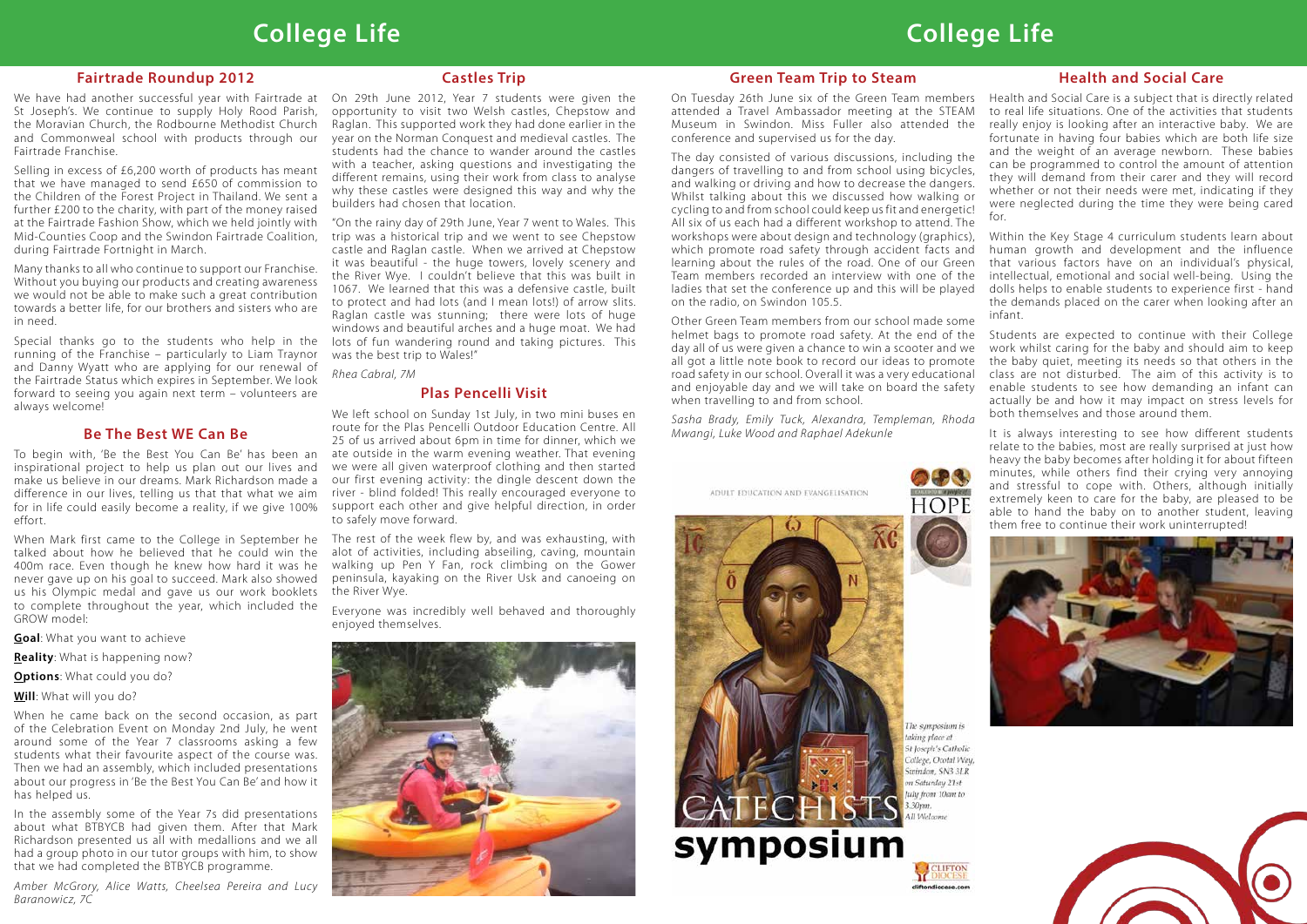# **Performing Arts Performing Arts**

# **Performing Arts Concert**

In April 2012 the Performing Arts Department held a concert to celebrate the talents across the College. Here are some reviews from the music students who took part:

"I sang 'Panis Angelicus', written by Cesar Franck at the recent Performing Arts concert. This is my GCSE solo performance piece. The aim of this performance was to give me more confidence and to practise for my final performance. I found the concert useful and it has helped me."

### *Joanna Vickers, 10S*

"I play a piece for the piano called 'When I get the Blues' in the Performing Arts concert. I have recently won a piano class in the Swindon Music Festival with this piece and I am also going to perform it in the Royal Wootton Bassett Festival in June."

### *Joe Forrester, 10C*

"On the 25th April, I performed at the Performing Arts Concert. My sister and I played a piano duet called 'Trois Marches Militaires' by Schubert. This piece is fun to play as it is full of character and challenges. I am considering playing it for my group performance in the GCSE exam. My sister (Izabella Smolicz in Year 13) and I recently took part in the Swindon Music Festival and won the class we entered, playing this piece."

*Karolina Smolicz, Year 10*

# **Primary Music**

The Music Department works regularly with our partner Primary Schools and there has been much collaboration of song writing, performances and workshops. Over the last few years the GCSE group have spent Flexible Fridays working with the Year 5s and Year 6s on composition projects and, more recently, our students have been working with the primary school composing a song for the Clifton Cathedral Schools Mass in September.

# **Year 12 Musical Theatre**

The Year 12 Performing Arts students have been working really hard this term on their production for their Musical Theatre Performance Unit. On top of lessons they have organised extra rehearsals outside and even came into College on the days when they weren't due to come in. Talk about dedication! All their hard work paid off and they recently put on an excellent performance to a packed house.

This year we have had a number of students taking part . in the local competitions and festivals. In January 2012, three of our Year 11 students took part in the Swindon Young Musician Competition held at Blunsdon House. . They performed really well and were commended by the adjudicator for their musical performances. Two of the students were asked to perform at the Swindon Young Musician Showcase in April of this year.



large number students from St. Joseph's, who learn instruments both in College and privately, took part in the Swindon Music Festival and some of our winners included:

The show consisted of songs from a variety of musicals from the 1940's right up to the present day. Everybody got a chance to shine, most notably Regina Bell in a show stopping number from the musical Chicago. Mr English and Mrs Mobey would like to pass on their congratulations to the group for a job very well done.



# **English Department Theatre Trips**

- Joe Forrester (10C) came 1st in his Modern Piano Class.
- Jordan Isgin (10A) came 2nd in the Aged 15/16 Piano Class.
- Joanna Vickers (Year 10) came 1st in two classes – Folk Song and Sacred Song

The English Department has organised a number of evening theatre visits for the Autumn term. They are mainly aimed at Sixth Form students, but students from all year groups are welcome to attend. Current bookings are for:

11th October: 'The Tempest' at the Watermill, Newbury

24th October: 'Much Ado about Nothing' (RSC starring Meera Syal) at The Noel Coward Theatre, London

8th November: 'Othello' at the Watermill, Newbury

Top price tickets have been secured at greatly reduced prices and letters with further detail will be issued in September. For further information please contact Anya Smith ( Team Leader, English), asmith@stjosephs.swindon. sch.uk

# **St. Joseph's Sports Personalities**

Congratulations to Mr. Barkham's Year 8 football team for getting into the Swindon Schools Finals!

#### Olympian Efforts!

**Life in the Music Department** St. Joseph's has a busy Music Department where you'll find many students practising their instruments for exams, assessments, or just for fun! Students regularly participate in local competitions, festivals and concerts both in College and in the local community. The final competition of the year was the St. Joseph's Catholic College Music Festival. We had around 60 entries, ranging from singers to band, pianist and violin. Well done to all the students who took part. The following students will be performing at the Awards Ceremony on the 19th July.

On 23rd May, a group of Key Stage 3 students competed in a number of athletic activities as part of the build up to the Olympics, and the torch passing through Swindon. Hear the BBC Wiltshire interview with our School Sports Co-ordinator, Mr. Cross, and some of the students here.

Our students also compete in a great deal of activities outside of College, especially Gabriela Caruso (8L) who has qualified for the British Championships in Rhythmic Gymnastics. Well done to all of you! Please do let us know of all of your achievements so we can celebrate them with you.

# **Competitions and Festivals**

Joe Forrester (Year 10) - Piano

Karolina Smolicz (Year 10) and her sister Izabella (Year 13) – Piano duet

In April 2012 Joe Forrester (10C) and Jordan Isgin (10A) were entered for the Schools Piano Festival held at the Swindon Arts Centre. This was a celebration of the piano talents of the students from local schools. Each school/ college was asked to enter a couple of students each. This festival was excellent preparation for our two students, who are preparing for the solo performance in their GCSE music exam.

In June 2012 we entered a group of students into the Royal Wootton Bassett Festival. The results were excellent! This year we have had a number of successful shows and concerts. These range from a GCSE showcase of compositions and performances to Key Stage Performing Arts Festivals and the College musical production of 'Oliver!'.

A number of the other outstanding performances will be taking part in the annual celebration assemblies on the last day of term. The overall winners for each year group were:

- Year 7: Leahann Horgan
- Year 8: Orla Blake
- Year 9: Emma Rajska
- Year 10: Jordan Isgin
- Year 12: Ben O'Flanagan

Each student will receive a trophy for the year and a medal to keep.

# **Instrumental Lessons**

Our singing teacher also entered a number of our vocalists and they all did the College proud with their performances. "Taking part in 'Oliver!' was BRILLIANT. It gave me a chance to make new friends. I will DEFINITELY be taking part in next year's production. Juggling rehearsals with homework was hard but worthwhile, as it led to a dazzling performance in the end. I liked the way everybody had their own part to play and as a team we were all proud to be representing the school. I will never forget the experience.'"

- Breaking Strings Fraser Gordon, Lewis Cummings, Will Ash and Oliver Milea (Year 9)
- Alana Kahan (7E)
- Emma Raiska (9M)
- Jordan Isgin (10A)
- Joe Forrester (10C)

The College has worked closely with the Swindon Music Co-operative for a number of years now, and we have successfully offered instrumental lessons to a large number of students. If you would like to learn one of the following instruments please look at the advert in this newsletter for more details on how to arrange your lessons for September 2012.

# **Concerts and Shows**

Chris Anthulakis, 7A, played an 'orphan and Fagin thief ' in Oliver! saying,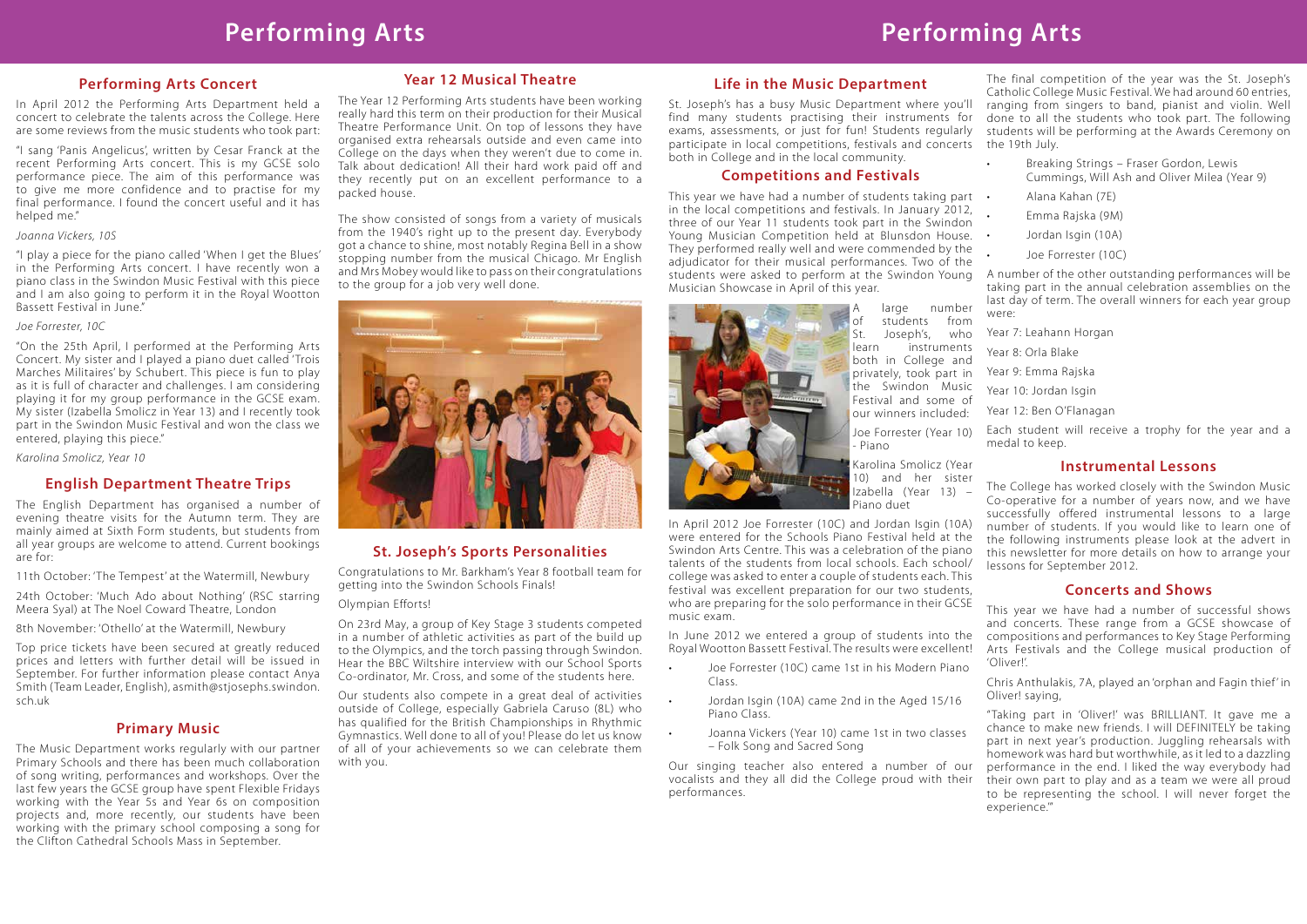# **Primary Liaison Primary Liaison and Sports News**

carrying out lessons, combining skills and topic areas from aspects of the History, Geography, ICT and Drama curriculums.

The session itself, run by Miss Fuller and Miss Pileggi, gave the Year 6 students at the feeder primary an opportunity to carry out investigations and draw conclusions about people and events by using a wide range of different source materials. The students were incredibly responsive to the challenges they were given and thoroughly enjoyed the session.

### *Miss Parker*

#### **Music**

The Music Department has worked successfully with three primary schools this last academic year, Holy Rood Junior School, Holy Family Primary School and St. Mary's Primary School.

We worked with both Year 5 and 6 students and in each school the brief was different. The students who wanted to rap or sing a solo took part in an 'X-Factor' style audition. The class chose a panel of judges and the atmosphere was one of supporting each other and celebrating talents within the class.

St. Mary's was the first challenge and we wrote a Christmas Song, to be performed to the school at the end of the term. The students wrote lyrics to include both secular and sacred themes.

Holy Family students wanted to write a song for the Reception class. They wanted to put across a message of the school's expectations, as well as all the fun things that they will have the opportunity to take part in.

Holy Rood School decided to embrace the Olympic theme and the Year 5 students wrote a song that looked at the skills, talents and aspirations needed to compete in an Olympic event, and how these parallel what students do in school. The class performed this song to a former Olympic javelin player, who was impressed with their song. The students are planning to send their song to the Olympic committee.

It has been a fun and challenging task working with each school and we look forward to continuing our musical ventures together in the future.

#### *Miss Collins*

#### **Science**

This year in Science St Mary's, Holy Rood and Holy Family Primary Schools have visited St Joseph's Catholic College to experience 'snap shot' lessons of the Science that is taught in Year 7. This has been a great opportunity for the Year 6 students to understand various aspects of Science, including electrical circuits and microbes. Students were able to take part in practical activities such as electrical circuit construction and the viewing of microbes under the microscope. Many Year 6 students even shared their experiences of illnesses they had suffered and the medicine needed to help them recover! Students were particularly fascinated by the 'gory' disease pictures that were shown, and all showed a sound basic knowledge of all concepts taught. All Year 6 students that attended showed a great enthusiasm for Science and were brilliantly behaved throughout. The primary lessons have been both insightful and enjoyable for myself and the Year 6 students. I very much look forward to teaching the future Year 6 students from our feeder Primary Schools next year.

#### *Miss Hume*

#### **ICT**

The ICT/Computing department hosted five of our feeder primary schools over the course of this term. Students

were given the chance to experience two new software packages; Crocodile ICT (software that allows the simulation of controlling dancers on a stage) and Scratch (animation software which allows students to create complex allows students to create complex  $\Box$  animations whilst learning the basics of computer programming). Both packages are available for free and can be downloaded by scanning these QR codes on your smart phone. Students will be exposed to both of these software packages in Year 7, so downloading the software over the summer would be a



useful activity if they are short of things to do! All of the ICT teachers remarked how well behaved the students were and how enthusiastic they were in lessons – a credit to their teachers. We look forward to welcoming them all in September.

*Mr Firth*

#### **Art and Technology**

St Marys and Holy Rood Joined the Art and Technology Departments for an induction day. The students were well behaved and enjoyed a range of tasks from clay to printmaking, graphics, resistant materials and the chance to find out about vacuum forming. They happily departed with wooden boxes, masks and a healthy eating dice.

*Mrs Wiltshire*

#### **Maths**

Maths teachers from St Joseph's visited all the main feeder primaries to teach a lesson about nets, so that the incoming Year 7s would see the similarity between their existing maths/numeracy lessons and those taught at St. Joseph's by maths specialists. They learnt about using compasses to construct shapes more accurately and were reminded about prisms and introduced to tapered solids. A few were also introduced to Platonic solids, which are the only five solid shapes that have all their faces being the same shape.

The Maths elite from Holy Rood, Holy Family, St Catherine's and St Mary's gathered at St Joseph's on 13th June to compete against each other, and against the best of Year 7, in the 3rd Annual Primary Maths Challenge Day. These included completing Tantrix puzzles, lateral thinking puzzles, cross numbers and complicated sequences.

Holy Family came closest to defeating their older competitors, and everyone had a good day. Thank you to those Year 10s who helped out, and hopefully the Year 7s got some good experience for their own inter-school competition next year.

*Mr Davies*

### **English**

This year various members of the St. Joseph's Catholic College English Department were involved in Year 6 Primary Liaison visits to our feeder schools: Drove, Holy Family, Holy Rood, Saint Catherine's and Saint Mary's. After being introduced to the Year 6 classes, teachers taught a lesson which primarily involved speaking and listening skills. It also gave students the opportunity to ask questions about how English as a subject is taught at Key Stage 3 and what they would be learning at

St. Joseph's. The secondary function of the lesson was for students to begin their preparations for a brief 'all about me' presentation, which they will give during their first week of English lessons in Year 7; a great way for teachers to get to know students as learners, and for members of the tutor group to learn about each other as friends.

Miss Standley and Mrs Ash modelled both a good and bad speaking and listening presentation at Holy Rood, much to the students' amusement.

Mr McKenna, who visited Holy Family, said, "...it was a lovely opportunity to see what students were reading, and to allay many of the concerns that students might have about the transition process and of course, how English is taught at St. Joseph's."

Mrs Mobey, who visited Saint Mary's, said, "I am always excited to meet our new students. It's a great opportunity to get to know students and make them feel comfortable about the move to St. Joseph's. As a teacher, it's also lovely when students recognise you from the visits when they arrive in September."

#### *Miss Standley*

#### **Humanities**

On July 4th two St. Joseph's staff members enjoyed a visit to Holy Rood Junior School to meet the Year 6 students who will be joining us in September. The aim of the visit, organised by the History and Geography Departments, was to assist the students in feeling more prepared and confident in their transition to secondary school in September, as well as enabling them to participate in an enjoyable and interactive introductory session to a new course which the Year 7s will begin in September. The course, entitled 'The World around Us', will see students

# **Year 6 Olympic Sports Day**

Congratulations to Mr Dixon's Year 10 PE BTEC group, who were all involved in organising and running the above event. Our Sports Leaders had an excellent rapport with their young charges, controlling proceedings with good authority but motivating and encouraging the students at the same time. They worked largely in groups of two or three and were responsible for organising, running, officiating and scoring the following events: 60m Sprint, 100m Sprint, 600m, 8 X 50m relay, Long Jump, Quoit throw, basketball throw, and vortex throw.

Most of the cluster Primary Schools turned up to compete, so it was a tall order for our students to perform so well. Thankfully, a few short showers aside, the weather was reasonably kind to us, especially considering what we've been privy to as of late!

Holy Rood Junior School took overall 1st place, St Mary's 2nd, and Holy Family 3rd, with some good talent recognised for next year. Well done to all concerned.

## **Swindon Schools Athletics Success**

Year 7 student Vanessa Iwuoha has certainly made a name for herself in 800m athletics this year. Vanessa was selected to represent St. Joseph's in the County Athletics Trials at the County Ground in May. Here Vanessa cruised to 1st place and was selected to represent Swindon at the County Athletics in Salisbury on Saturday 9th June. After competing in Salisbury Vanessa once again represented St. Joseph's at the Swindon Schools' Athletics Championships in June. At this event Vanessa secured her place as fastest female Year 7 800m runner in the town in 2012, with another first place finish. Well done Vanessa, and to all the other students who represented St. Joseph's at the 2012 Swindon Schools' Athletics Championships.

# **Running Club**

My name is Stanley Maclennan and I am in Year 9. I like running but I haven't really done any running in the past except for the 5K Park Run in Swindon with my mum. Running Club takes place on a Wednesday after school and lasts for one hour. Staff, students and family members are all able to attend the Running Club. Mrs. Chivers, Parent Support Advisor, told me about the Running Club but there has also been posters put up in school.

At Running Club we have a coach called Sarah Simms, who is part of Run England. We learn and practise running techniques. This has included focusing on breathing, posture, foot fall and arm movements. I would recommend Running Club because it is a good feeling to run and it improves your fitness. My Student Manager, Ms Belzko, goes to Running Club each week. Ms Belzko really enjoys Running Club because she says it is a good way to keep fit and she enjoys running. Ms Belzko has improved her fitness levels over the past few weeks and has now completed her first 5K Park run in Swindon.

*Stanley Maclennan*

# **Cricket Update 2012**

The College cricket teams have trained and played with great enthusiasm and skill this season. There has been a very good attendance at training, with the College's outstanding facilities allowing the boys to practice either indoors or outdoors, depending on weather conditions. Fixtures have been played against Warneford, Lydiard Park Academy, Nova Hreod, Isambard, Kingsdown and Bradon Forest.

The Year 8 teams had wins against Lydiard Park Academy and Nova Hreod but were defeated in the quarter-final of the cup by Bradon Forest. The Year 9 team got through to the semi-final of the cup, where they lost to a very strong Kingsdown team. All players deserve congratulations for their excellent effort and attitude.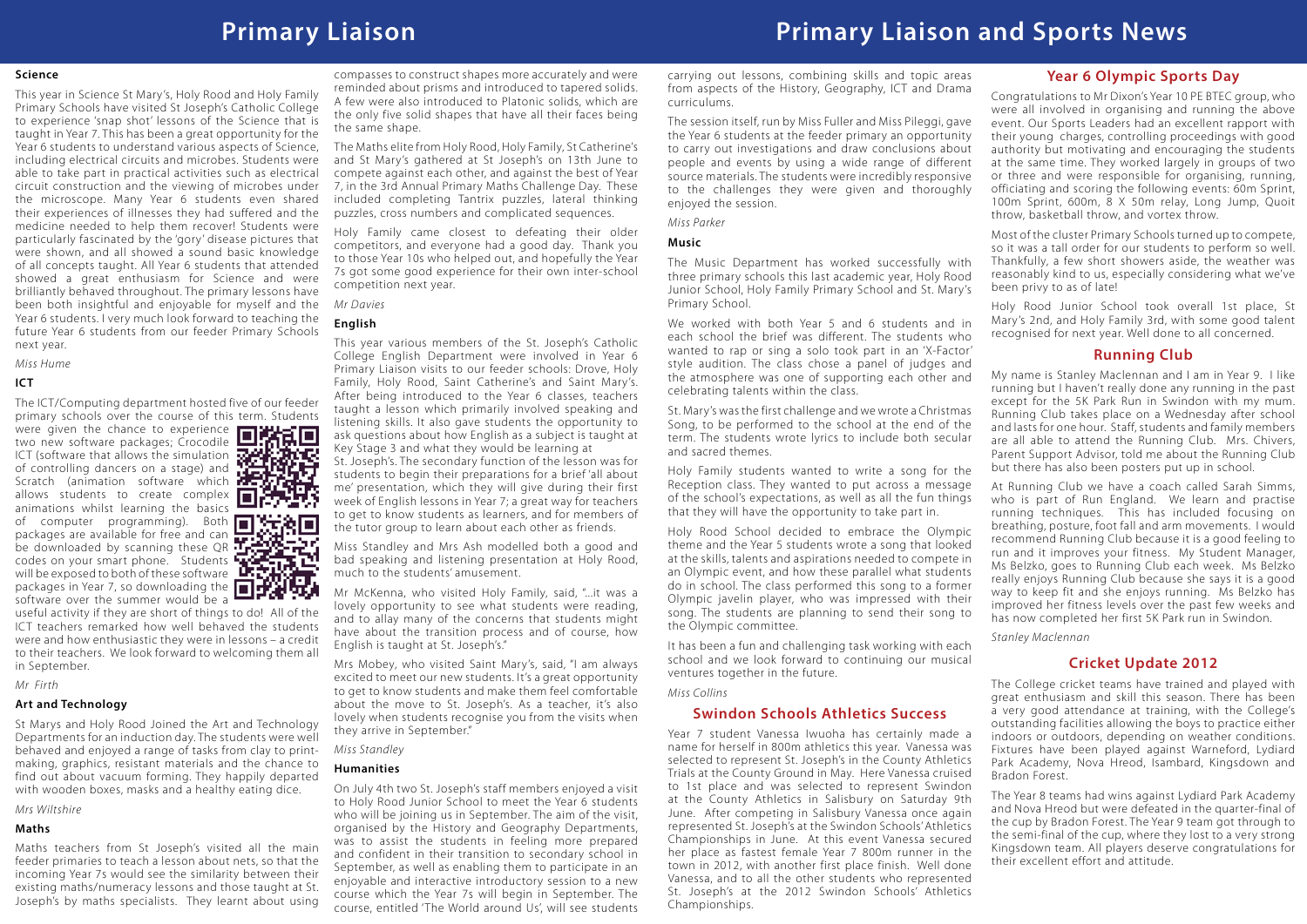# **Gifted and Talented Gifted and Talented and College Life**

# **St. Joseph's Got Talent**

*There are different kinds of gifts, but the same Spirit distributes them. There are different kinds of service, but the same Lord. There are different kinds of working, but in all of them and in everyone it is the same God at work.*

### *1 Corinthians 12*

And this is how we at St. Joseph's see our students. Some students' gifts are in the traditional 'academic' subjects, whereas others' talents lie in the more 'practical' curriculum, and perhaps outside of College. It is our aim here to tap into these Gifts and Talents to ensure your child is given the best opportunity to succeed in life.

**Gifted:** "One who is in the top 5-10% of the pupil population of the school or class group who has the capacity for or demonstrates high levels of performance in an academic area." (DfES). This is identified through CATS results in Year 7 and SATS results from your son or daughter's primary school. An electronic register is kept that all staff have access to.

### *What is Gifted and Talented?*

The interpretation of this entire term is subjective so it is important to break it down:

Able: A student who is achieving excellent results through hard work and determination in a particular subject(s). Like Talented students, these young people are recorded as Able by their classroom teacher and also named on the College-wide central document for each subject and year group.

**Talented:** Identified by teachers of more practical subjects (e.g. Drama, Music, PE). Although teachers keep their own records of these students, a central document for each year group has now been created where all staff can add names to their subject specific area, which is visible to other departments.

### **How is St. Joseph's nurturing your child's Gifts or Talents?**

Each year, the College takes your Year 7 child's CAT scores in order to assess whether they are Gifted. Your child's name is then entered onto our Gifted register. The Talented and Able register is an organic document which changes as your child develops their Talents term upon term, year upon year.

Both the Gifted and the Talented and Able registers are used to assist with differentiation of classroom tasks for your child. Regular classroom observations and monitoring of work produced ensure that your child is being challenged appropriately to ensure progression.

Staff are constantly being updated in their training to ensure their classroom practice stretches Gifted, Talented and Able students. Additional opportunities to encourage your child to celebrate their Gifts, Talents and Abilities are offered through the extra-curricular programme of activities on offer.

Talented and Able students are chosen to represent their year group at various "Challenge Days" across the borough. Core course options are tailored to suit your child's Gifts, Talents and Abilities from Year 9 onwards.

The Villiers Park Scheme offers a mentoring programme to Gifted, Talented and Able students.

# **Gifted and Talented Awards 2012**

Held on the evening of July 19th, a true celebration of those students who have excelled in their field, this annual event sees students from across the College come together for a very special evening. Please see the College website for more details and photos.

# **Stop Press!**

If your child is involved in any activities outside of College that are extending and enriching their education please let us know about it. Please contact Kathryne Fuller (G&T Co-ordinator).

# **The Villiers Park Scheme**

Villiers Park Educational Trust helps able young people to reach their full academic potential and develop a passion for learning. They are committed to fair access, enabling students from less advantaged backgrounds to gain places at leading universities. Since 1968, 22,530 students have benefited from their residential courses, with many more benefiting from their one day courses and Scholars Programme. St. Joseph's has been working with them for five years and we have seen the results of their free four year programme work with our students.



Many able students can perform well below their capability and a disproportionate number of these underperformers come from less advantaged backgrounds. To address this problem, Villiers Park Educational Trust has created the Villiers Park Scholars Programme. The Programme aims to level the playing field by helping students, families, schools and universities work in partnership, so that entry requirements to leading universities can be met first time round based on AS/A2 grade achievements. It also aims to ensure that scholars learn the skills they need to thrive at university once they are there, starting at GCSE level.

Our Year 10 cohort is reaching the end of their first year at Villiers. Here's what one of them has thought about it so far:

"In the last year, Villiers Park has really helped me improve on my confidence in all lessons. I don't worry about answering things wrong in class. It has also helped me in my Italian lessons as I was really under confident and underachieving. Villiers helped me speak to my teacher and helped me have the chance to find other ways to learn out of lessons. By doing this, I went up two grades to a "B". Also, it has helped me with my communication skills and generally helped me with making links in lessons and doing more work out of school to help me achieve higher grades in all of my lessons."

### *Emma Hancock*

To see if your child qualifies for this exciting opportunity please contact Jenny Baxter in the Red Family Area for a letter.

"During the start of 2012, a few gifted and talented Year 7 students, from a range of various subjects across the school, were chosen to go to Nova Hreod School. We were taken to the hall and set a group of activities to complete, using our business and enterprise skills; utilitarianism skills; drawing skills and so on. It was a memorable day for all of us taking part in the challenges against other secondary schools."

### *Raphael Adekunle*

## **Year 8 Challenge Day**

"Our first challenge was the Maths challenge, where we had to use our thinking skills. The first task was a puzzle where there were three wolves and three chickens on one side of the river and the task was to get them across without having two wolves and a chicken at any point, even on the boat ride. We managed to finish this within five minutes, which was good. When our Maths finished, we built bridges out of paper that would support heavy weights in the Art Challenge. After that, we started our French task in which we had to use dictionaries and attempt to write an advertisement for Swindon.

Not only are our students challenged within sessions on a daily basis, a competition is run for each Year Group in different subjects at Key Stage 3, focussing on our most able. **Year 7 Challenge Day** Out first lecture was nothing short of remarkable, and we were surprised that a young, long-haired professor stood before us cracking jokes. When his lecture began he provided a new dimension to poetry, showing how the structure plays as equally significant a role as the words when it comes to expressing meaning.

In the second half of the day, we did a number of other tasks but the one that stood out was for Science, where we had to find which substances were acid or alkali and how strongly acid or alkali they were. At the end each participant and school group was presented with a certificate. Overall I think it was a fantastic day, not just for learning but also for meeting students from different schools in Swindon."

*Bipin Gurung*

# **Sixth Form University Trip**

"St. Anne's College is one of the many colleges that form Oxford University. It boasts some of the finest, most prestigious libraries in the world, consisting of some of the brightest and most diligent learners united by a passion for English. St. Anne's is a hallmark in the language's study, dissecting and interrogating English at the highest level. So it would be rational to assume that this is no place for two Year 12 students to spend the day. But that's exactly what happened when Connor Perrin and I visited St. Anne's for the day.

The following lecture was on biographical writing. Little did we know prior to this lecture that if the clocks were turned back 200 years or so, the many authors that write about the lives of, say, Peter Andre, personalities from The Only Way Is Essex or Cheryl Cole would have been seen as criminals of the English Language, exploiting the lives of individuals to make money. After lunch, we moved into focus groups, giving us a chance to meet students from various other parts of the country.

We left Oxford with a completely different understanding of English. Prior to the master class I thought that what was done at AS Level gave me an insight into everything the language had to offer. From my visit to St. Anne's College, I soon realised I was merely scratching the surface.

*Nigel Nunes*

# **Visiting West Mill Wind Farm**

## *Katie Reilly*

# **Year 6 Buddy Project**

This term our Year 10 students who have English as an additional language have been busy working alongside a group of Year 6 students who also speak other languages at home. Daniel Devis Cabrera, Blanche Gonsalves, Stanson Pinheiro and Blanca Gracias, who have themselves benefitted from being mentored by our Year 12 EAL students, have been supporting the work of eight Year 6 EAL pupils at Drove Primary School by undertaking a number of different tasks during three mentoring sessions.

Danny, Chris and I, accompanied by Miss Fuller, were invited to a tour of West Mill Wind Farm near Watchfield. We started with a short talk about the wind turbines. Here we found out how they work and the cost, including other information. We then swapped and went round the solar farm; it was really interesting. After this we went to a talk about sustainable living and reducing our carbon footprint. It was very interesting and we were all very glad to be given the opportunity to visit the site. which was won 1-0 by Blanca's team. Staff at Drove commented on the progress and increased confidence of the Year 6 learners, and our Year 10 students embraced the opportunity to represent the College in our community.

From finding out about St. Joseph's to talking about the work of Picasso, the younger learners have been encouraged to work on their speaking and listening skills, helping ease the transition to secondary school. On the third and final session all learners took part in a celebratory basketball match, refereed by Stanson and